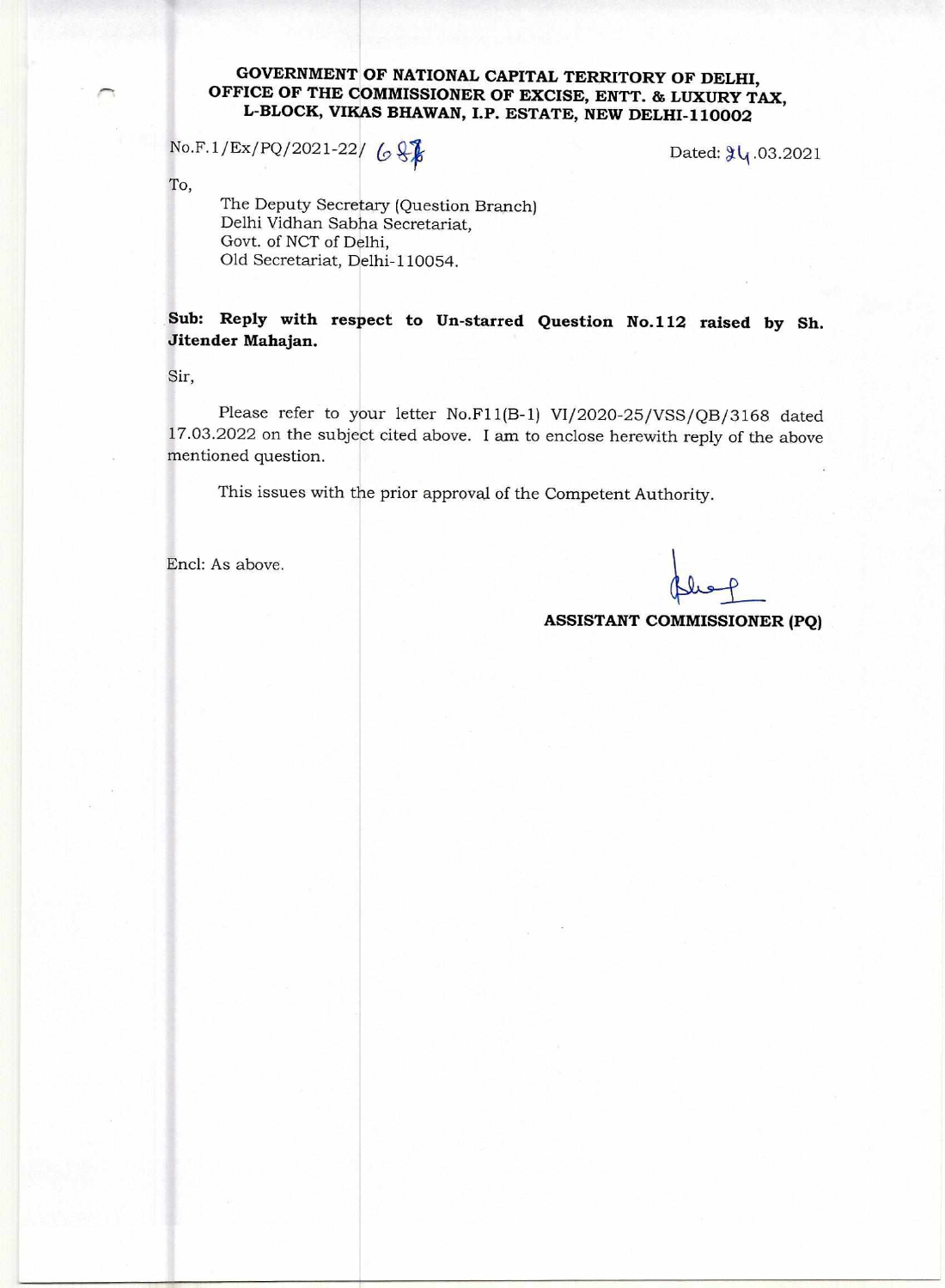विभाग का नाम :- आबकारी विभाग, दिल्ली सरकार

विभाग का पता :-L-ब्लॉक, विकास भवन, I.T.O, I.P.Estate, Delhi -110002

तारांकित / अतारांकित प्रश्न संख्या :- 112

दिनांक :- 28.03.2022

प्रश्नकर्त्ता का नाम :– श्री जितेन्द्र महाजन

क्या उपमुख्यमंत्री / मंत्री यह बताने की कृपाकरेंगे कि :-

| प्रश्न                                                                                                                                                                                                                                                                                                                                                                                                                            | उत्तर                                                                                                                                                                                                                                                                                                                                                                                                                                                                                                                                                                                                                                                                                                                                                                                                                                |
|-----------------------------------------------------------------------------------------------------------------------------------------------------------------------------------------------------------------------------------------------------------------------------------------------------------------------------------------------------------------------------------------------------------------------------------|--------------------------------------------------------------------------------------------------------------------------------------------------------------------------------------------------------------------------------------------------------------------------------------------------------------------------------------------------------------------------------------------------------------------------------------------------------------------------------------------------------------------------------------------------------------------------------------------------------------------------------------------------------------------------------------------------------------------------------------------------------------------------------------------------------------------------------------|
| (क) पिछले 5 वर्षों में सरकार द्वारा कितने<br>लीटर अवैध शराब पकड़ी गई है;<br>(ख) पिछले 5 वर्षों में पकड़ी गई शराब का<br>बाजार मूल्य क्या था;<br>(ग) पिछले 5 वर्षों में पकड़ी गई शराब में<br>स्पिरिट की मात्रा कितनी थी;<br>(घ) नई शराब नीति के अंतर्गत खोले गए<br>ठेकों के विरोध में स्थानीय जनता द्वारा कितनी<br>शिकायतें आबकारी विभाग को प्राप्त हुई;<br>(ड) आबकारी विभाग द्वारा प्राप्त शिकायतों पर<br>क्या कार्यवाही की गई; और | पिछले 5 वर्षों में सरकार द्वारा पकड़ी गई अवैध शराब<br>का विवरण संलग्न है । (अनुसंलग्नक क)<br>पिछले 5 वर्षों में पकड़ी गई शराब का बाज़ार मूल्य<br>संलग्न है । (अनुसंलग्नक ख)<br>पिछले 5 वर्षों में पकड़ी गई शराब में स्पिरिट की मात्र<br>संलग्न है (अनुसंलग्नक क)<br>आबकारी नीति 2021–22 के अंतर्गत खोले गए दुकानों<br>के विरोध में स्थानीय जनता एंव जन प्रतिनिधियों द्वारा<br>लगभग 550 शिकायतें आबकारी विभाग को प्राप्त हुई हैं<br>आबकारी विभाग द्वारा प्राप्त शिकायतों पर दिल्ली<br>आबकारी नीति के नियमानुसार उचित कार्यवाही की जा<br>रही है । कुछ दुकानों का पुनर्निरीक्षण कराया गया है<br>और नियमों का उल्लघंन मिलने पर कारण बताओ<br>नोटिस जारी किया गया है और नियमों के उल्लघन<br>करने वाली दुकानों पर आबकारी अधिनियम 2009,<br>आबकारी नियमावली 2010 एवं आबकारी नीति<br>2021–22 के निर्देशानुसार उचित कार्यवाही की जा रही<br>है । |
| (च) शराब के विकेताओं द्वारा प्रमोशन स्कीम<br>कितनी<br>चलाने पर आबकारी विभाग द्वारा<br>दुकानों के खिलाफ कार्यवाही की गई?                                                                                                                                                                                                                                                                                                           | आबकारी नीति 2021-22 विभागीय दिशा-निर्देशों के<br>उल्लघंन करने के कारण जिन दुकानों के विरूद्ध<br>कार्यवाही की गयी है उसकी सूची संलग्न है ।<br>(अनसंलग्नक–ग)                                                                                                                                                                                                                                                                                                                                                                                                                                                                                                                                                                                                                                                                           |

हस्नाक्षर आर्बकर्म आयुक्त

Arava Gopi Krishna<br>Commissioner (Exclas)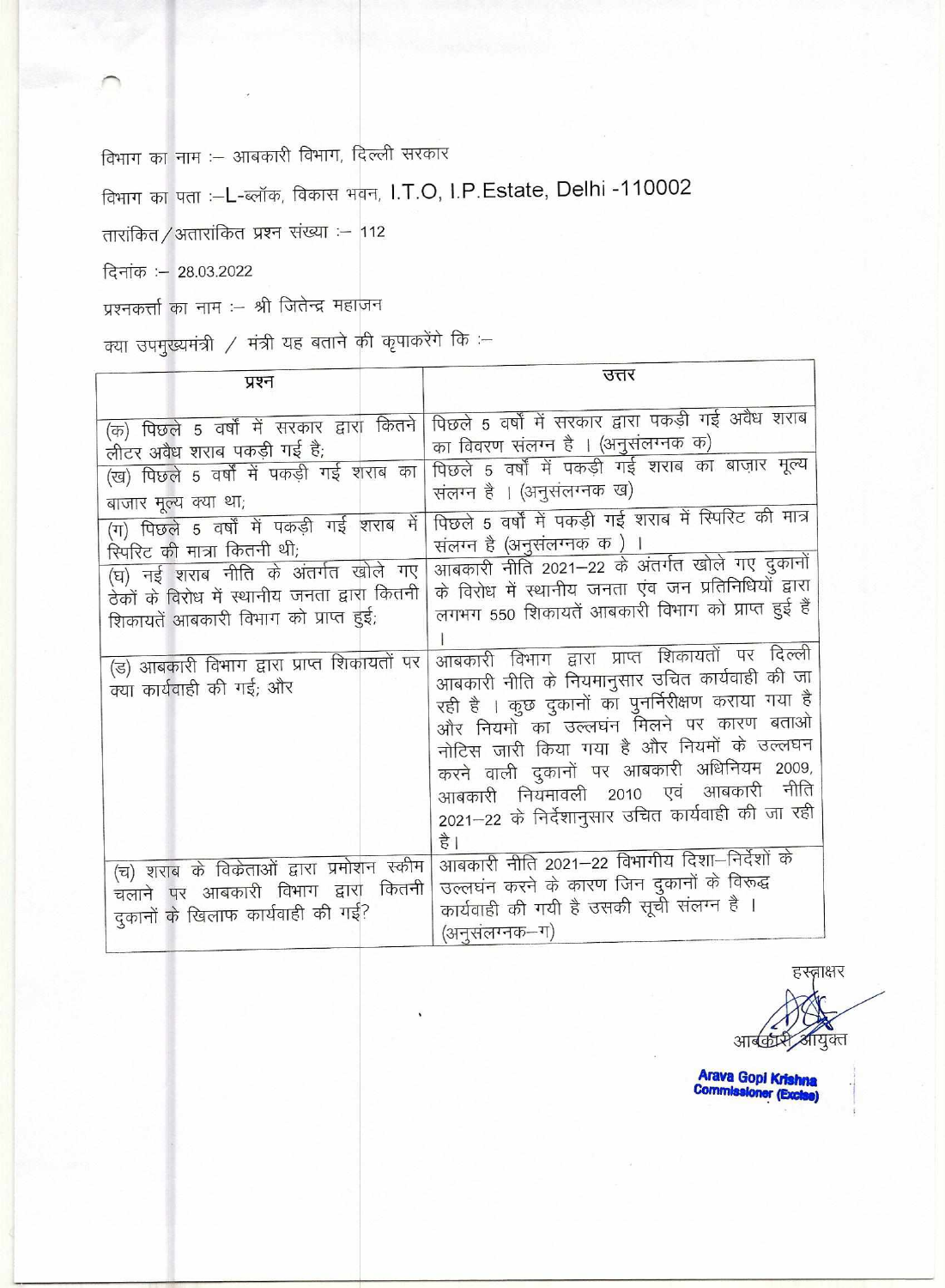$\frac{1}{2410}$  SEP  $\frac{1}{299}$  Ferrit

 $\mathscr{A} - \frac{61}{2400}$ 

| Period                   | Liquor Seized(FL) |           |                                  | Liquor Seized(IMFL) |           |                                 |            | Liquor Seized(country liquor) |                                  |
|--------------------------|-------------------|-----------|----------------------------------|---------------------|-----------|---------------------------------|------------|-------------------------------|----------------------------------|
|                          | In Bottle         | In Liters | spirit (in Itrs.)<br>Quantity of | In Bottle           | In Liters | spirit (in Itrs.<br>Quantity of | n Bottle   | In Liters                     | spirit (in Itrs.)<br>Quantity of |
|                          |                   |           |                                  |                     |           |                                 |            |                               |                                  |
| 2017-18                  | 6619.50           | 4964.62   | 1985.85                          | 124666.25           | 89.66456  | 40017.86                        | 191258.25  | 143443.68                     | 40881.45                         |
| 2018-19                  | 45234.0           | 33925.0   | 13570.00                         | 119546.25           | 89659.68  | 38374.34                        | 200611.50  | 150458.62                     | 42880.70                         |
| 2019-20                  | 1901.83           | 1426.37   | 570.55                           | 129965.21           | 97439.90  | 41704.28                        | 273068.77  | 204801.57                     | 58368.44                         |
| 2020-21                  | 6907.50           | 5180.62   | 2072.25                          | 64289.25            | 48216.93  | 20636.84                        | 246129.75  | 185347.31                     | 52823.98                         |
| 2021-22<br>TIII 17-03-22 | 1617.00           | 1212.75   | 485.10                           | 53098.50            | 39823.87  | 17044.62                        | 155738.50  | 116803.87                     | 33289.10                         |
| Total                    | 55372.33          | 46709.36  | 18683.75                         | 491565.46           | 368640.06 | 157777.94                       | 1067806.77 | 800855.05                     | 228243.67                        |

Note For the calculation of quantity of spirit in liquor is taken as under :-

1) Foreign Liquor:<br>2) IMFL<br>2) IMFL 3) Country Liquor: 28.5% Vol/Vol 42.8% Vol/Vol 40% Vol/Vol

fast Room 222<br>fast Roberical Exemines

 $SO(14/1)$ 

 $(507)$   $(507)$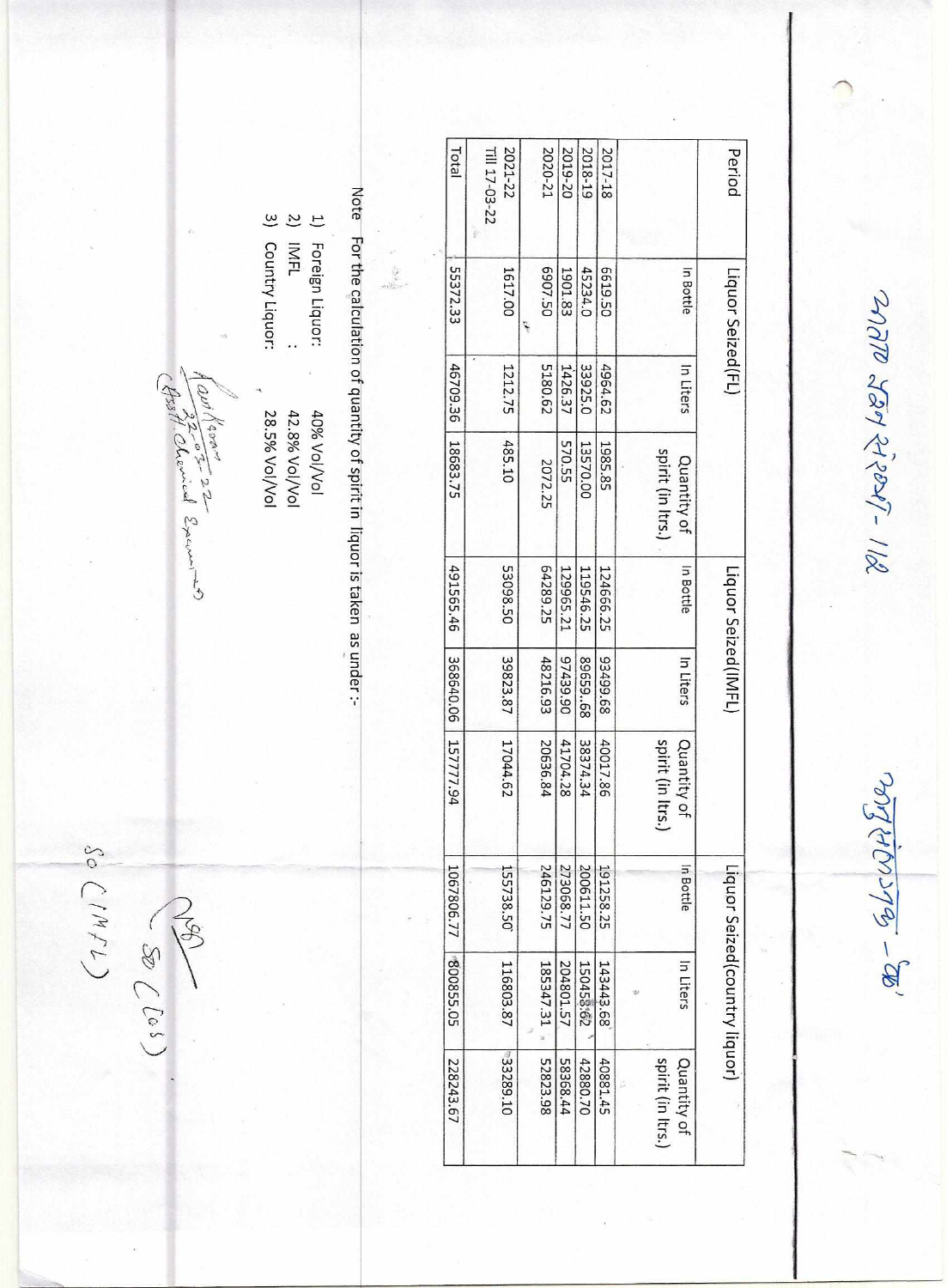$19920888011-118$ 

 $\mathscr{L}_{\mathscr{A}}(q)$ 

| Period          | Liquor seized (FL) |         |                                       | Liquor seized (IMFL) |           |                                                                                                                                      | Liquor seized (CL) |           |                              |
|-----------------|--------------------|---------|---------------------------------------|----------------------|-----------|--------------------------------------------------------------------------------------------------------------------------------------|--------------------|-----------|------------------------------|
|                 | In Litres          |         | Value of liquor                       | In Bottles           | In Litres | Value of liquor                                                                                                                      | In Bottles         | In Litres | Value of liquor              |
|                 |                    |         | per bottle (In                        |                      |           | per bottle<br>Ξ                                                                                                                      |                    |           | per bottle (In               |
|                 |                    |         |                                       |                      |           | Rupees)                                                                                                                              |                    |           | Rupees)                      |
|                 |                    |         | Rupees)                               |                      |           |                                                                                                                                      |                    |           | 2,29,50,960.00               |
| 2017-18         | 6619.50            | 4964.62 | 1,32,39,000.00                        | 124666.25            | 83499.68  | 4,98,66,500.00                                                                                                                       | 191258.25          | 143443.68 |                              |
|                 |                    |         |                                       |                      | 89.659.68 | 4,78,18,500.00   200611.50                                                                                                           |                    |           | $150458.62$   2,40,73,380.00 |
| 2018-19         | 45234.00           |         | 33925.00   9,04,68,000.00   119546.25 |                      |           |                                                                                                                                      |                    |           | 204801.57 3,27,68,252.40     |
| 2019-20         | 1901.83            | 1426.37 | 38,03,660.00                          | 129965.21            | 97439.90  | 5,19,86,084.00   273068.77                                                                                                           |                    |           |                              |
|                 |                    |         |                                       |                      |           | 2,57,15,000.00   247129.75                                                                                                           |                    |           | 185347.31   2,96,55,570.00   |
| 2020-21         | 6907.50            | 5180.62 | 1,38,15,000.00                        | 64289.25             | 48216.93  |                                                                                                                                      |                    |           |                              |
|                 |                    | 1212.75 | 32,34,000.00                          | 53098.50             | 39823.87  | $ 2,12,39,400.00 $ 155738.50   116803.87   1,86,88,620.00                                                                            |                    |           |                              |
| 2021-2022 [Till | 1617.00            |         |                                       |                      |           |                                                                                                                                      |                    |           |                              |
| 17.03.2022)     |                    |         |                                       |                      |           |                                                                                                                                      |                    |           |                              |
| Total           |                    |         |                                       |                      |           | 55,372.33   46,709.36   12,45,59,660.00   4,91,565.46   3,68,640.06   64,54,25,484.00   10,67,806.77   8,00,855.05   12,81,36,812.00 |                    |           |                              |

Note: For the calculation of value of liquor bottle, belowmentioned reference value per bottle of liquor is taken

Foreign Liquor-Rs. 2000/- per bottle

IMFL-Rs 400/- per bottle

Country Liquor-Rs. 120/- per bottle